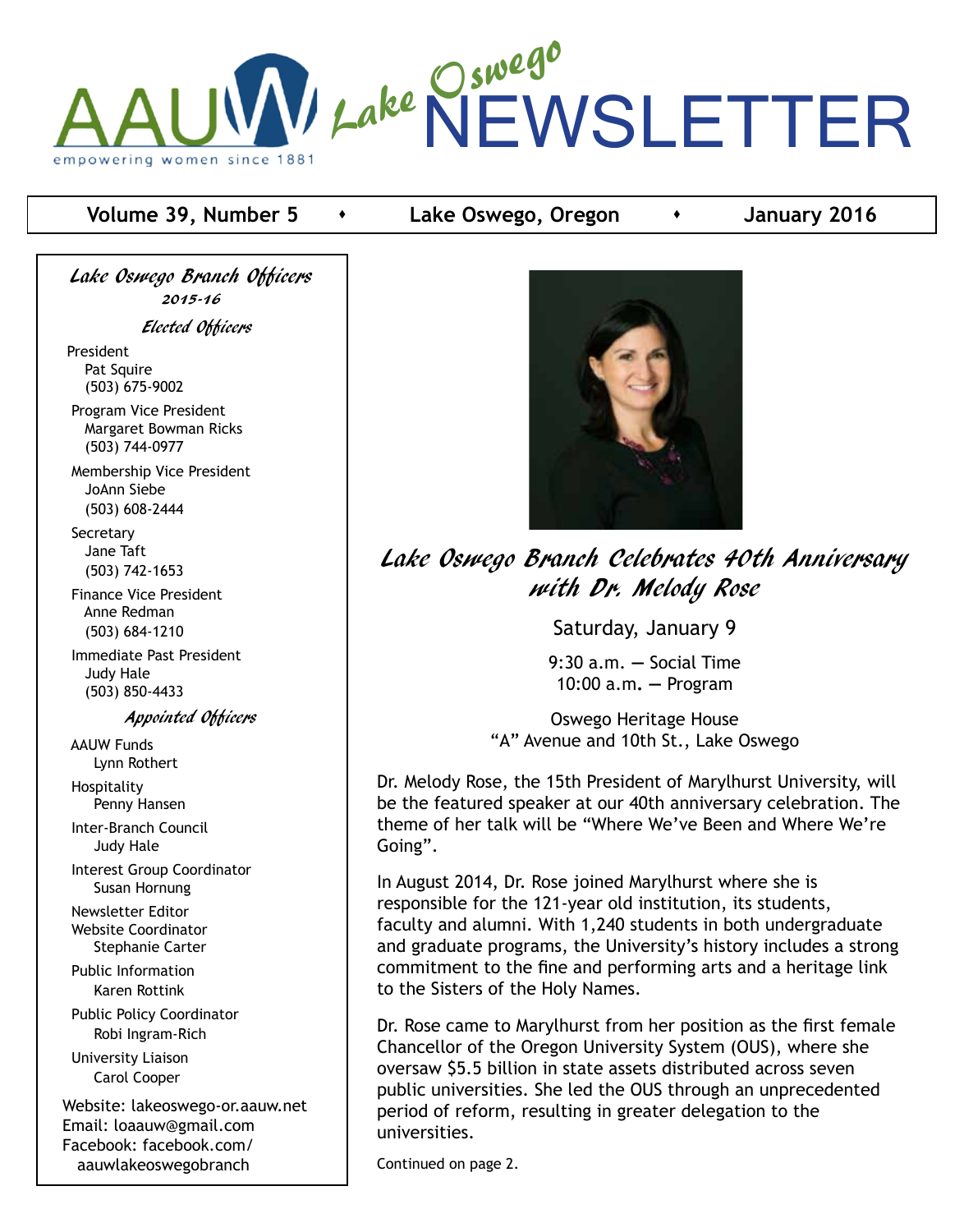### **Page 2 c c January 2016**



Photo: Talk about Nostalgia. Pat in front of a 5,000 year old dolman (stone formation) in France.

## Squire's Scribblings

by Pat Squire, President

The holiday spirit really hit me last night at our annual December gala at the home of Karen and Bruce Rottink. It was festive, flavorful, there was good company and much laughter. Everyone really got a chance to know one another better. Thanks to Karen and Bruce for hosting us, and providing a wonderful ham, and to all of you who attended for bringing such delicious appetizers and desserts.

The holidays always mean some looking back, and some nostalgia for traditions. My dad always loved watching Perry Como holiday specials on TV; my mom enjoyed creating treats that we didn't eat at any other time of the year; my brothers and I always wondered what was under the tree; and everyone looked forward to the roast beef dinner we'd have on Christmas Day. (And, I always received great books to read!)

Then comes New Year's Eve and New Year's Day, when I start thinking about things to come, plans for the future, and yes, resolutions! You know, lose some weight, clean the closets, be a better person and help others more. I'm still inspired thinking about the future.

I think about that last one –- help others more. That's what we do at AAUW Lake Oswego. We are supporting girls and women as they pursue their life goals, and trying to help them advance their lives. We also support each other and our community. I know so many of you help others in a variety of ways, every day. Keep up the good work!

Our January 9, 2016 branch meeting will be our 40th Anniversary Celebration and a great time to reflect on some of the terrific things we've accomplished, and also some things we still want to do. We'll have cake, balloons, and some fun things to look at from our past. We will also have Dr. Melody Rose, the president of Marylhurst, our partner organization, as our guest speaker. As you recall, Melody has a strong background in creating opportunities for women in leadership, and she will reflect on women's progress in the last 40 years, and what she predicts for the future. Please join us on this festive occasion, and start 2016 off right with AAUW Lake Oswego.

#### Dr. Melody Rose Continued.

Prior to her roles with OUS, Dr. Rose served in a number of leadership roles at Portland State University, where she founded and directed the Center for Women, Politics and Policy. She raised \$1 million to advance the mission of the Center.

Dr. Rose received her bachelor's degree from UC Santa Cruz and a Master's in Public Administration, Master in Government, and Ph.D. in Government from Cornell University. She is a nationallyrecognized scholar of women and politics. She has authored a number of award-winning books, articles, and chapters on the U.S. presidency, social policy, women and politics, and elections. Her fourth book, *Women and Executive Office: Pathways and Performance*, was published as a lead-up to the 2012 elections.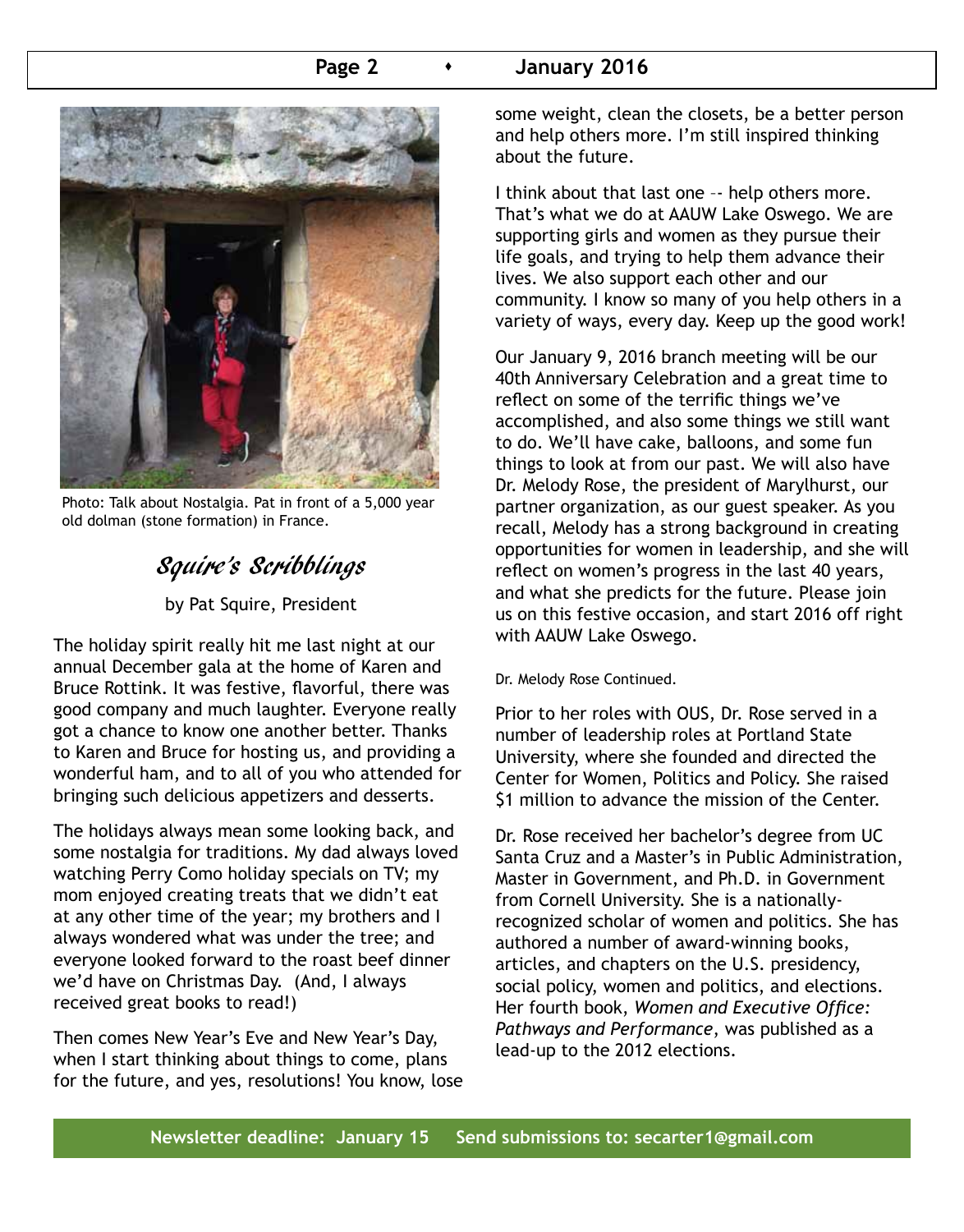# Holiday Gala

#### by Karen Rottink

Thank you to all of those members and friends who supported the Holiday Gala fundraiser! Pat Squire, my husband Bruce, and I hosted the Holiday Gala on Sunday, December 13. Thirty-one people attended the Gala and several other members who could not attend made donations.

We enjoyed the holiday spirit all of the guests shared. The food and drink you brought was delicious and plentiful. Those of you who made contributions to the scholarship fund, whether or not you could attend the Gala, are special people who are helping support the AAUW mission of promoting equity for women and girls. We are very happy for the large turnout and hope you enjoy the accompanying photos. Thank you!



Photo: Hostess Karen Rottink stands between Ron and Eleanor Kurtus



Photo left to right: Judy Hale, Suzanne Kaveckis and Margaret Bowman Ricks



Photo left to right: Anne Redman and Lynn Rothert



Photo left to right: Betty Barber and Irene Romero



Photo left to right: Penny Hansen and Stan Kaveckis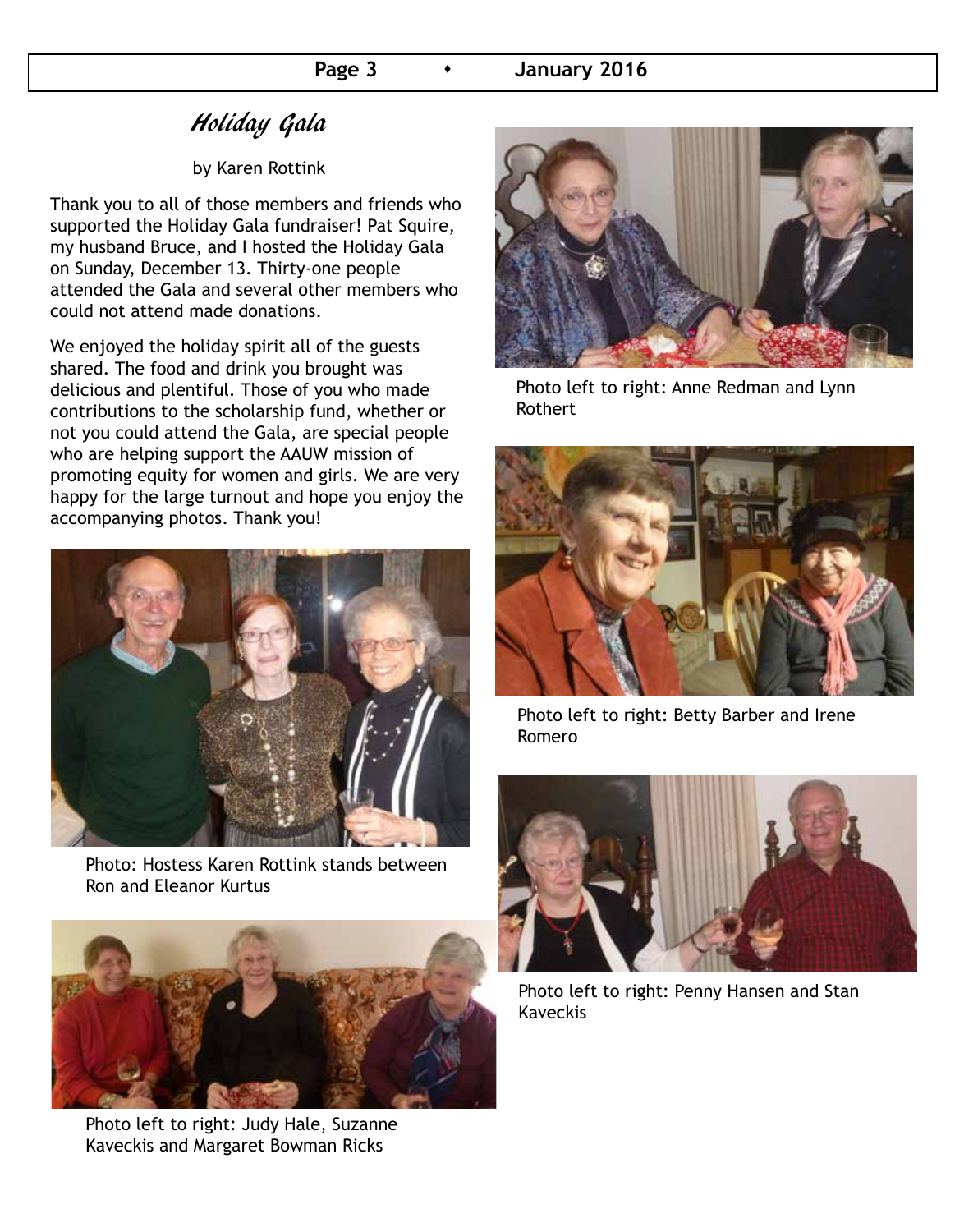## **Page 4 • January 2016**



Photo left to right: Donna Needham and Joan Waldron



Photo back: Betty Barber and Donna Needham Front: Joan Waldron and Susan Hornung



Photo left to right: Ken Hornung and Dave Hansen



Photo: Pat Squire



Photo: Bettirae Willis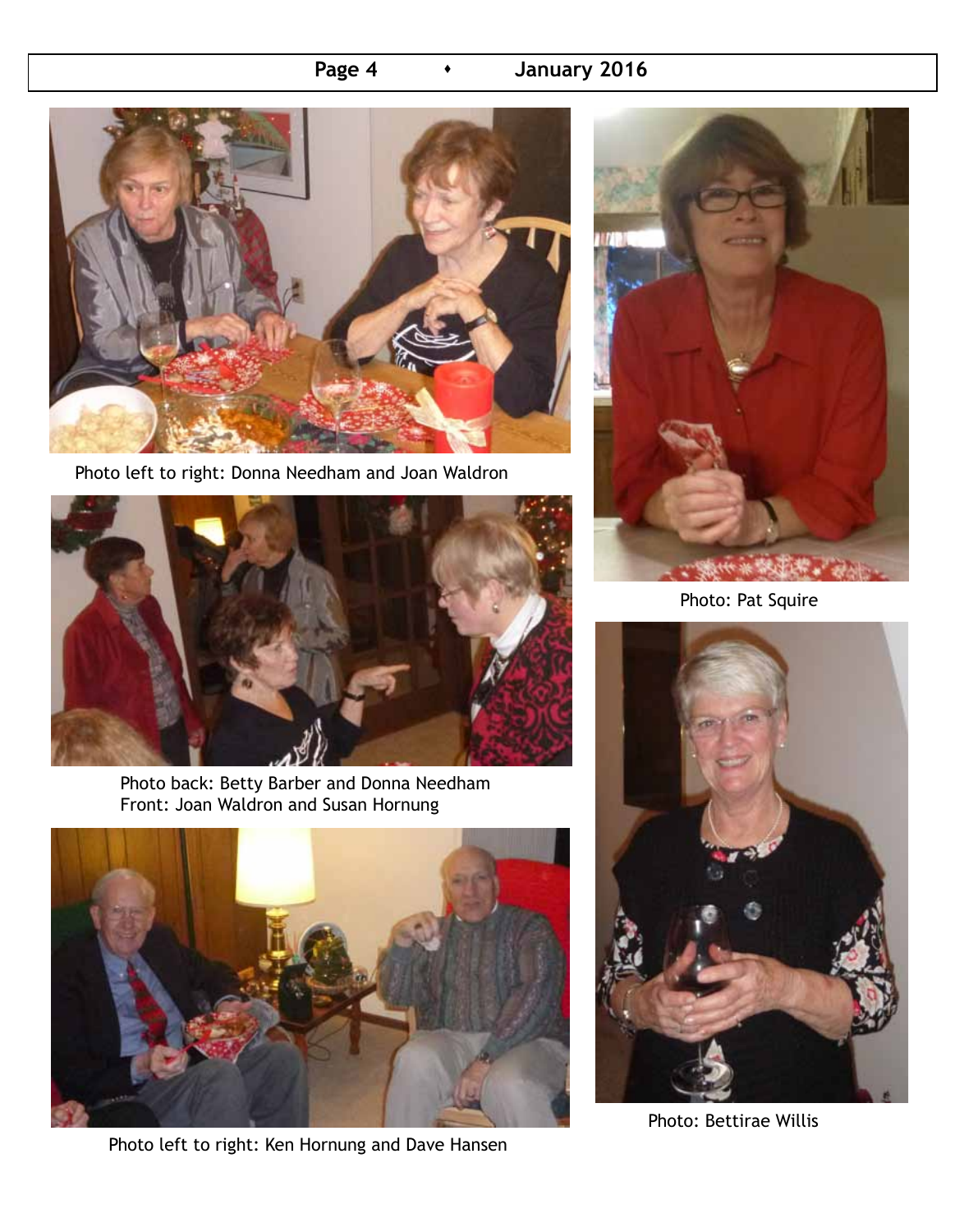### **Page 5 c i**

## 2015 LO AAUW Donation Form

Name was also as  $\sim$  100  $\mu$  and  $\mu$  and  $\mu$  and  $\mu$  and  $\mu$  and  $\mu$  and  $\mu$  and  $\mu$  and  $\mu$  and  $\mu$  and  $\mu$  and  $\mu$  and  $\mu$  and  $\mu$  and  $\mu$  and  $\mu$  and  $\mu$  and  $\mu$  and  $\mu$  and  $\mu$  and  $\mu$  and  $\mu$  an

Address \_\_\_\_\_\_\_\_\_\_\_\_\_\_\_\_\_\_\_\_\_\_\_\_\_\_\_\_\_\_\_\_\_\_\_\_\_\_\_\_\_\_\_\_\_\_\_\_\_\_ City/State/Zip 2000 and 2000 and 2000 and 2000 and 2000 and 2000 and 2000 and 2000 and 2000 and 200

**LOCAL SCHOLARSHIP DONATION:**

\$\_\_\_\_\_\_\_\_\_\_\_ Donation Amount **—** Write check to *Lake Oswego AAUW* PLEASE NOTE: THIS DONATION IS **NOT** TAX DEDUCTIBLE

### **NATIONAL AAUW FUNDS DONATION:**

\$\_\_\_\_\_\_\_\_\_\_\_ Donation Amount **—** Write check to *AAUW Funds*

ALL NATIONAL CONTRIBUTIONS ARE FULLY TAX DEDUCTIBLE

Giving unrestricted gifts to AAUW FUNDS (#9110) provides support where needed most, but you can choose a specific fund:

**[ ] #9110 General Foundation Support — Allocated where most needed** 

[ ] #9170 Eleanor Roosevelt Fund **—** Supports AAUW research studies

[ ] #4337 Public Policy Fund **—** Supports advocacy for laws fair to women

[ ] #3999 Legal Advocacy Fund **—** Supports legal rights for those facing discrimination

[ ] #4339 Leadership Programs Fund **—** Supports programs like NCCWSL

[ ] AAUW National Tech Trek Program

Gifts of \$100–\$174 confer membership in the Oregon Century Club Gifts of \$175 or above confer membership in the Oregon Century Club Plus

Gifts of \$25 or more to either local scholarship or AAUW Funds may be designated to honor a friend or loved one.

This gift is a memorial (deceased) to \_\_\_\_\_\_\_\_\_\_\_\_\_\_\_\_\_\_\_\_\_\_\_\_\_\_\_\_\_\_\_\_\_\_

This gift is a tribute (living) to \_\_\_\_\_\_\_\_\_\_\_\_\_\_\_\_\_\_\_\_\_\_\_\_\_\_\_\_\_\_\_\_\_\_

Acknowledgement should be sent to:

Name \_\_\_\_\_\_\_\_\_\_\_\_\_\_\_\_\_\_\_\_\_\_\_\_\_\_\_\_\_\_\_\_\_\_\_\_\_\_\_\_\_\_\_\_\_\_\_\_\_\_\_\_

Address \_\_\_\_\_\_\_\_\_\_\_\_\_\_\_\_\_\_\_\_\_\_\_\_\_\_\_\_\_\_\_\_\_\_\_\_\_\_\_\_\_\_\_\_\_\_\_\_\_\_

**Send this form and check to: LO AAUW, PO Box 416, Marylhurst, Oregon 97036**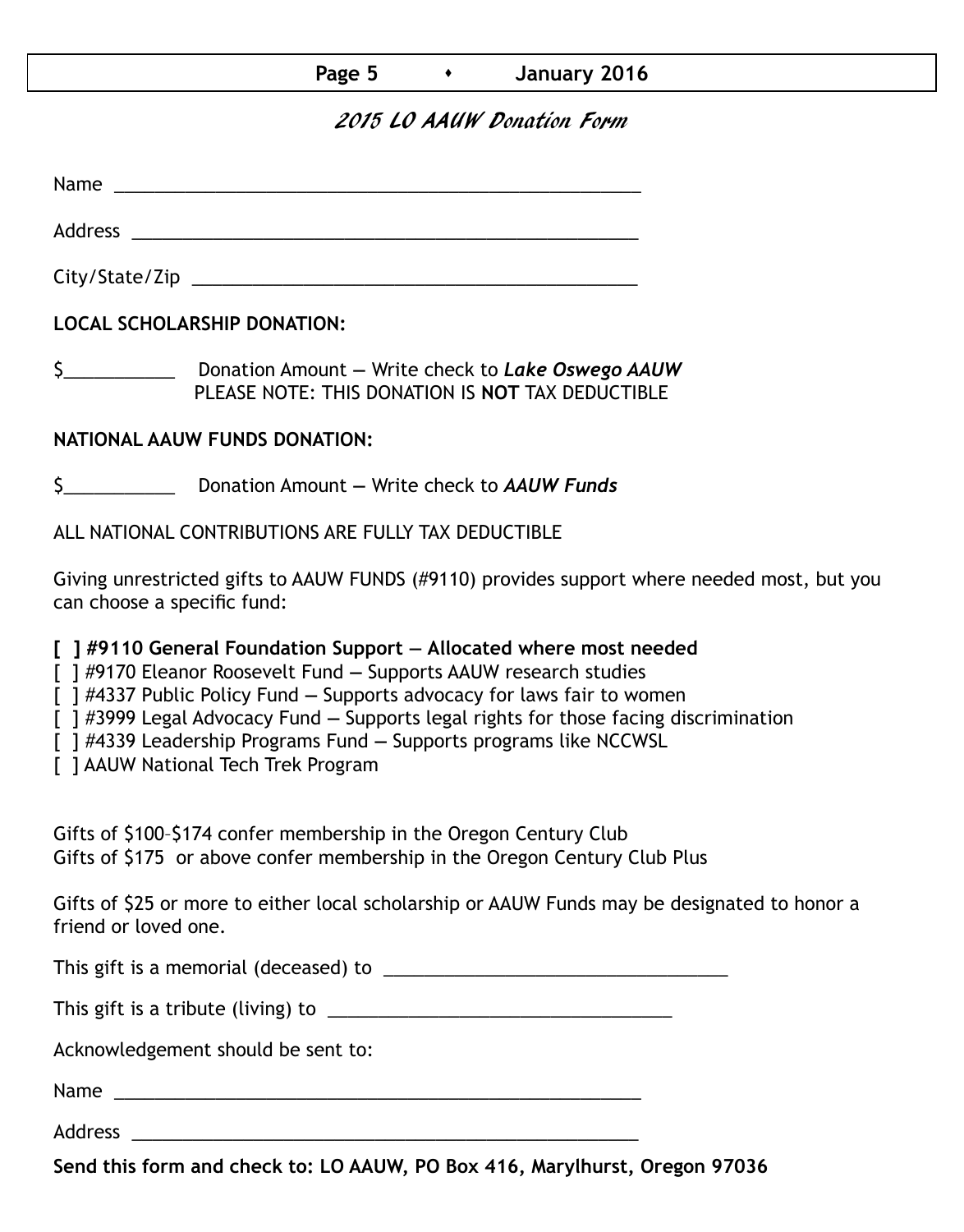## Interest Group Activities

**Fourth Tuesday Books 4th Tuesday at 11:00 a.m.**

Date: January 26

Book: *The Nightingale* by Kristin Hannah Location: Szechuan Kitchen, Lake Oswego For more information, contact Dixie Kroupa, (503) 697-8028, dixie.kroupa@comcast.net

#### **Murder by the Book 2nd Wednesday at 12:00 p.m.**

Date: January 13

Books *The Gryth Chalice or Look to the Lady* by Margery Allingham

Location: 4949 Meadows Rd., Suite 400, Lake Oswego

Leader: Anne Redman

Bring your lunch, refreshments provided.

For more information, contact Jane Taft, (503) 742-1653, taft.jane@gmail.com or Stephanie Carter, (971) 285-5882, secarter1@gmail.com

#### **Interpretive Books 3rd Thursday at 9:30 a.m.**

Date: January 21

Books: *Little Mermaid / Pangs of Love* (Great Books) by H.C.Andersen / Jane Gardam Leader: Ann Keddie Hostess: Carol Cooper & Diana Gough For more information, contact Laura Eyer, (503) 982-3522, eyerlaura@gmail.com or Linda Watkins, (503) 694-2334, l.and.m.watkins@gmail. com

#### **Thursday Evening Books 4th Thursday at 7:30 p.m.**

Date: January 28 Book: *The Oregon Trail: An New American Journey*  by Rinker Buck Introduction: Jane Taft Hostess: Jane Taft For more information, contact Sandra Hoover, (503) 707-2984, sandraleehoover@comcast.net or Suzanne Kaveckis, (503) 678-1641, smkaveckis@icloud.com

#### **Friday Books 4th Friday at 10:00 a.m.**

Date: January 22 Book: *The Quartet* by Joseph J. Ellis Location: West Linn Public Library (Bamboo Room) Leader: Betty Barber For more information, contact Irene Romero, (503) 657-6159, ireneromero@mac.com

#### **Portland Center Stage Date and Time Vary**

Season ticket holders for the Portland Center Stage's Thursday matinees will enjoy a year of musicals, dramas and comedies. For more information, contact Betty Barber, (503) 675-0594, barberbc@yahoo.com

#### **Laffalot Bridge 2nd & 4th Mondays at 1:00 p.m.**

Date: January 11 & 25

If you would like to join or be added to the substitute list or for more information, contact Bettirae Willis, (503) 891-6232 (cell), bewillis@ easystreet.net

#### **Third Wednesday Bridge 3rd Wednesday at 1:00 p.m.**

#### Date: January 20

If you would like to be added to the substitute list, or for more information, contact Penny Hansen, (503) 636-7255, pennyhansen@comcast.net

#### **Delightful Dining Date Varies**

Date: January 23 at 6:00 p.m. Enjoy a Hungarian meal at the home of Penny and Dave Hansen. Delightful Dining is the group where members share the cooking and the costs. For more information, contact Jane Taft, (503) 742-1653, taft.jane@gmail.com

#### E**xploring the Northwest Date Varies**

Several times each year this group explores an Oregon site and enjoys a meal together. For more information, contact Sue Kinzett, (503) 706-8184 (cell), sezett@msn.com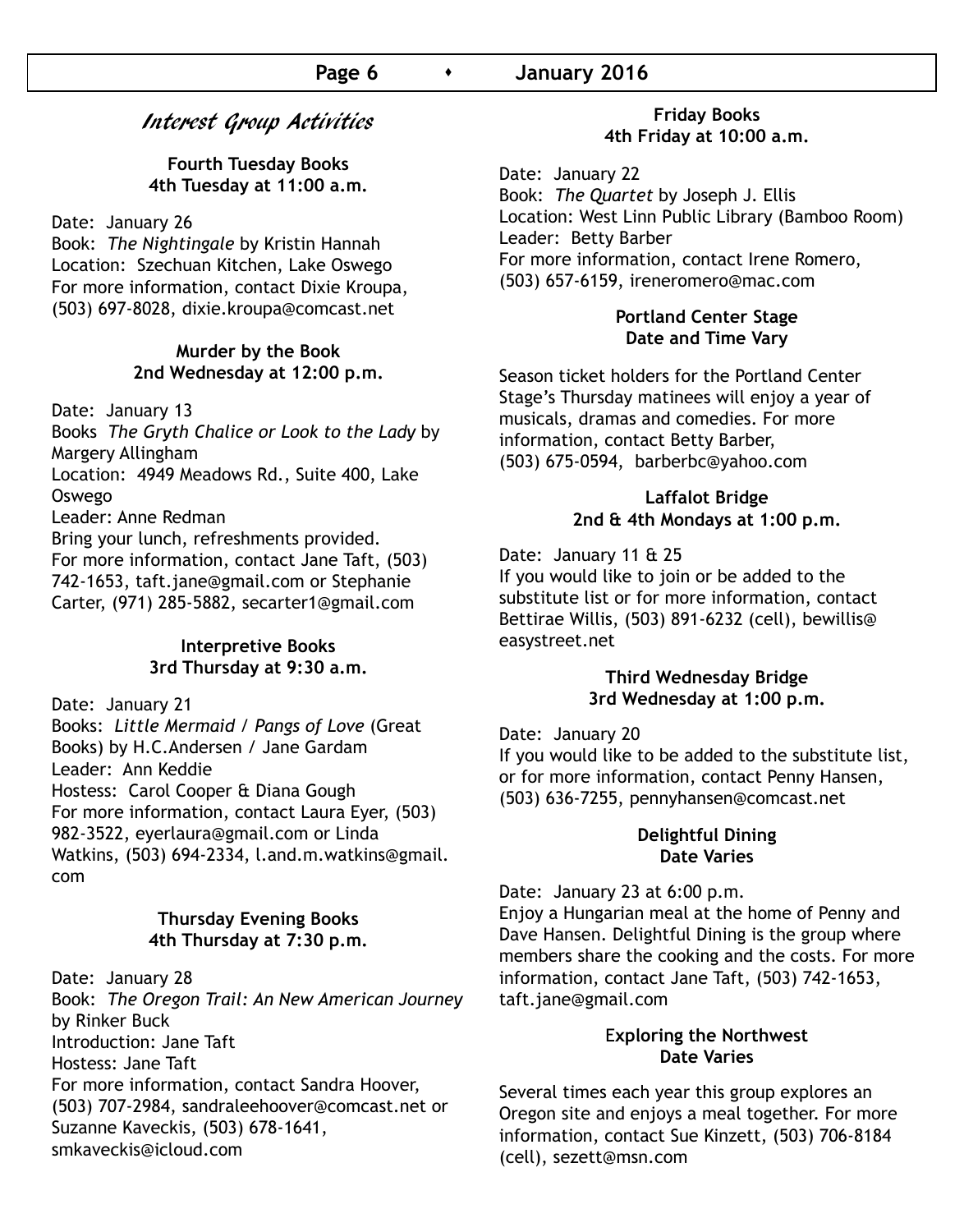

| Sunday         | Monday                          | Tuesday                                 | Wednesday                      | Thursday                                  | Friday                       | Saturday                      |
|----------------|---------------------------------|-----------------------------------------|--------------------------------|-------------------------------------------|------------------------------|-------------------------------|
|                |                                 |                                         |                                |                                           | $\mathbf{1}$                 | $\mathbf{2}$                  |
| $\overline{3}$ | $\overline{\mathbf{4}}$         | 5                                       | $6\,$<br>Board<br>Meeting      | $\overline{7}$                            | 8                            | 9<br><b>Branch</b><br>Meeting |
| 10             | 11<br>Laffalot<br>Bridge        | 12<br>Eat to<br>Live                    | 13<br>Murder by<br>the<br>Book | 14                                        | 15                           | 16                            |
| 17             | 18                              | 19<br>Lunch<br><b>Bunch</b>             | $20\,$<br>Third<br>Wednesday   | 21<br>Interpretive<br><b>Books</b>        | 22<br>Friday<br><b>Books</b> | 23<br>Delighful<br>Dining     |
|                |                                 |                                         | <b>Bridge</b>                  |                                           |                              |                               |
| 24             | 25<br>Laffalot<br><b>Bridge</b> | 26<br>Fourth<br>Tuesday<br><b>Books</b> | 27                             | 28<br>Thursday<br>Evening<br><b>Books</b> | 29                           | 30 <sup>°</sup>               |
| 31             |                                 |                                         |                                |                                           |                              |                               |

## Books, Books, Got Any Books?

At our February branch meeting, we will hold a book sale. Please contact Susan Hornung, susanhornung@hotmail.com, or Stephanie Carter, secarter1@gmail.com about donating books.

#### AAUW'S Mission

Advancing equity for women and girls through advocacy, education, philanthropy, and research.

## AAUW's Value Promise

By joining AAUW, you belong to a community that breaks through educational and economic barriers so that all women have a fair chance.